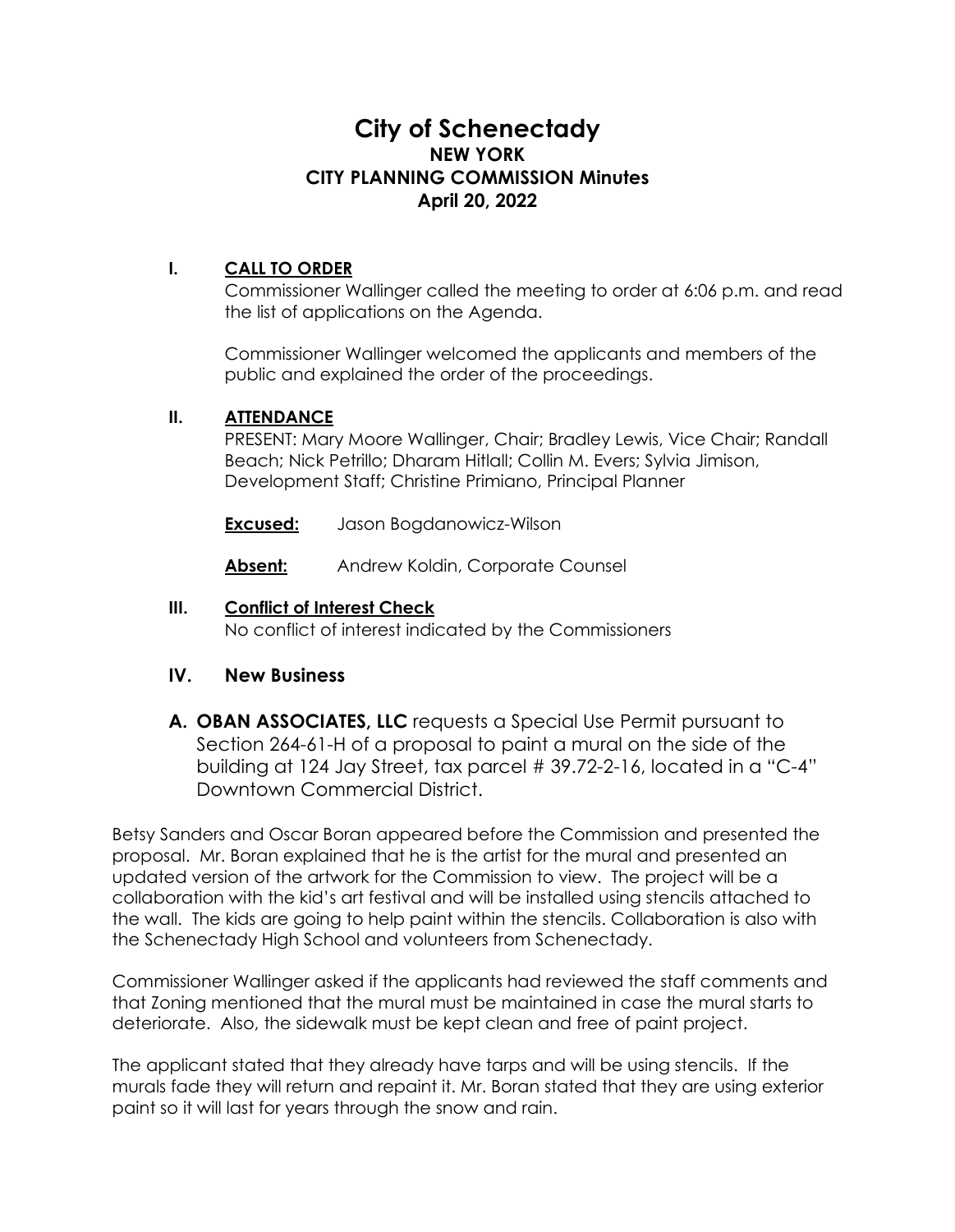Commissioner Wallinger asked if there were questions from the commissioners.

Commissioner Wallinger opened the public hearing. There were no public comments and the public hearing was closed.

Motion by Commissioner Beach, seconded by Commissioner Petrillo to issue a Negative Declaration. *Motion carried unanimously.* 

Motion by Commissioner Beach, seconded by Commissioner Petrillo, to issue the Special Use Permit with the following findings of fact:

- A. Impact. The proposed building or use shall not substantially impact upon the nature and character of the surrounding neighborhood. In determining substantial impact, the Commission shall consider the location and size of the proposed use, the nature and intensity of the operations involved in or conducted in connection with the proposed use, the size of the site in relation to the proposed use and the location of the site with respect to streets giving access to the proposed use. *The mural will be located in a commercial district and will be created on a portion of the first floor- side façade, so the size is small in comparison to the entire side of the building.*
- B. Adjacent properties. The proposed building or use will not have a substantial or undue adverse effect upon adjacent property, the character of the neighborhood, traffic conditions, parking, utility facilities and other matters affecting the public health, safety and general welfare. *The mural will enhance the character of the commercial neighborhood and provide a visual connection between this building and the bookstore across the street.*
- C. Nuisances. Operations in connection with the proposed use shall not be more objectionable to nearby properties by reason of noise, fumes, vibration or flashing lights than would be the operations of any permitted use not requiring a special use permit. *No nuisances have been identified or will occur as a result of the mural.*
- D. Facilities and services. The proposed building or use shall be served adequately by essential public facilities and services, such as highways, streets, parking spaces, police and fire protection, drainage structures, refuse disposal, water and sewer, and schools. *There will be no impact to facilities and services.*
- E. Loss of significant features. The proposed building or use will not result in the destruction, loss or damage of any natural, scenic, architectural or historic feature of significant importance. *There will be no loss or damage of significant features as the mural is being painted on the side of the building that is already painted brick.*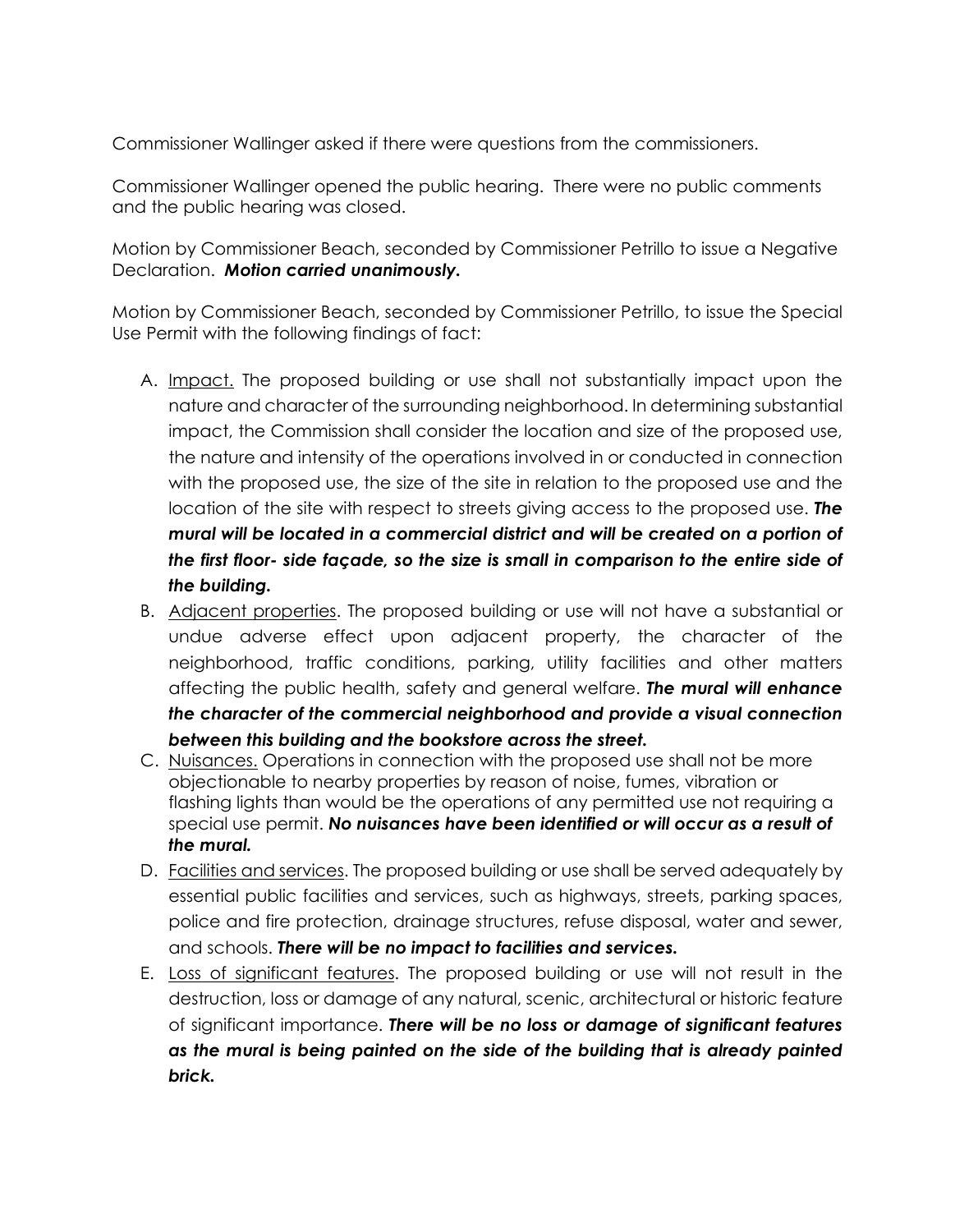F. Compliance. The proposed building or use complies with all additional requirements imposed on it by the provisions of this chapter. *The proposed mural complies with all sections of the zoning code.*

#### *Motion carried unanimously.*

**B. FIRST UNITED METHODIST CHURCH** requests a Special Use Permit pursuant to Section 264-61-I of a proposal to install an Electronic Message Board Sign at 601 State Street, tax parcel # 39.80-1-11.1, located in a "C-4" Downtown Commercial District.

Carly Clark from AJ Sign Co. and Mark Bonacquist appeared before the Commission representing the First United Methodist Church. The proposal is to install a single sided digital sign that will face State Street. The quality of the sign will be the same as approved for the Mohawk Harbor electronic message board and will meet all City standards.

Commissioner Wallinger indicated that the staff comments stated that the maximum height for the sign is 7 feet tall. Ms. Clark stated that it would not be an issue to remove one row of masonry from the base to comply with the height limit.

Commissioner Wallinger asked the applicant if the sign is a minimum of three feet from the sidewalk. Ms. Clark stated that she remeasured it prior to the meeting and it's 6 feet from the sidewalk and in line with the fence.

Commissioner Wallinger asked if the applicant planned to provide landscaping at the base of the sign. The applicant indicated that the landscaping would be consistent with the existing plantings in the front of the building.

Commissioner Wallinger asked if there were questions from the commissioners.

Commissioner Wallinger opened the public hearing. There were no public comments and the public hearing was closed.

Motion by Commissioner Beach, seconded by Commissioner Petrillo to issue a Negative Declaration. *Motion carried unanimously.* 

Motion by Commissioner Beach, seconded by Commissioner Petrillo, to approve the Special Use Permit with the following findings of fact:

A. Impact. The proposed building or use shall not substantially impact upon the nature and character of the surrounding neighborhood. In determining substantial impact, the Commission shall consider the location and size of the proposed use, the nature and intensity of the operations involved in or conducted in connection with the proposed use, the size of the site in relation to the proposed use and the location of the site with respect to streets giving access to the proposed use. *The*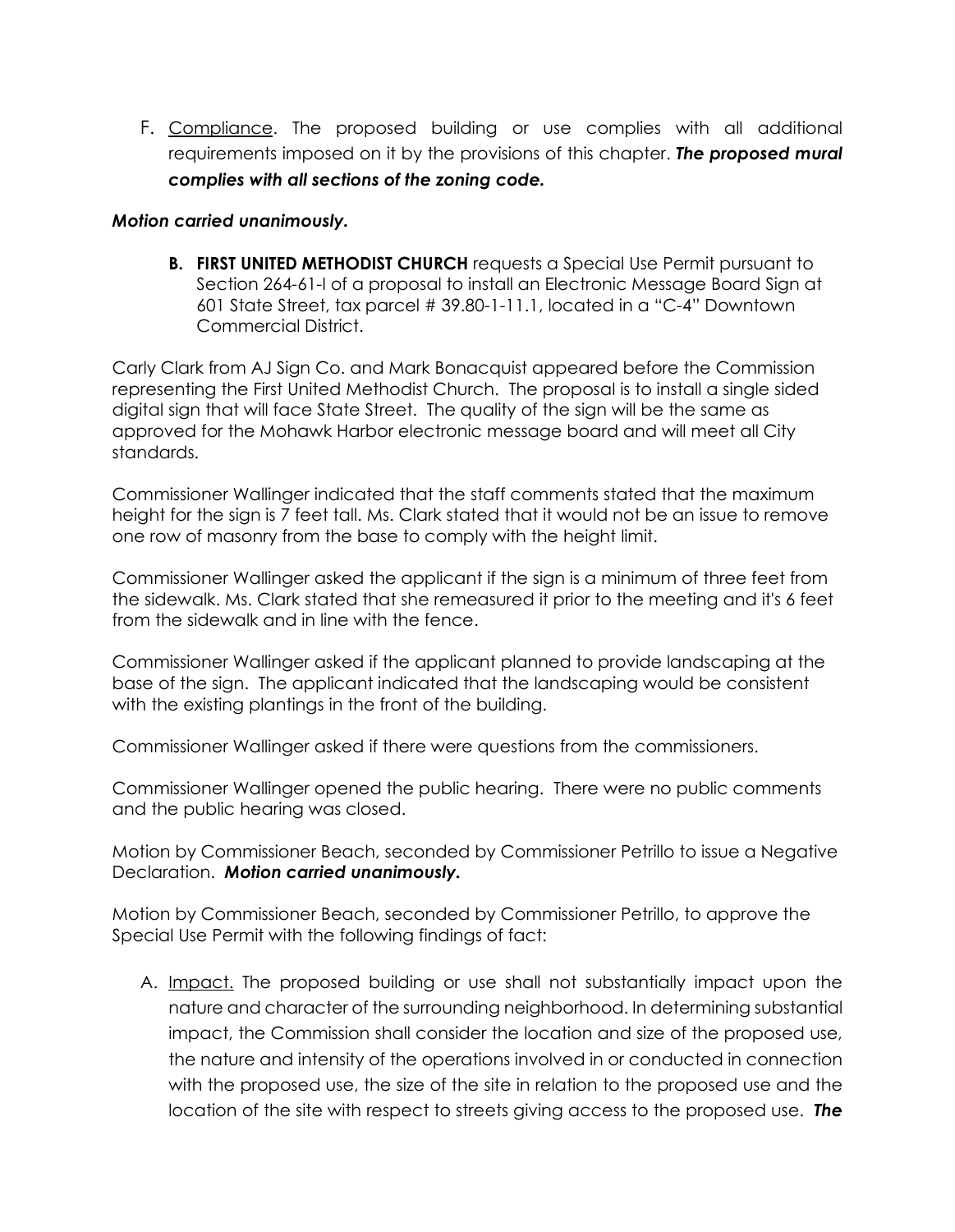*sign is appropriate in scale and size for the large church property, but still serves the purpose the church seeks to keep their parishioners and the public informed.*

- B. Adjacent properties. The proposed building or use will not have a substantial or undue adverse effect upon adjacent property, the character of the neighborhood, traffic conditions, parking, utility facilities and other matters affecting the public health, safety and general welfare. *The sign will be located along a major commercial corridor and will be setback from the road way far enough that it will not cause adverse safety impacts.*
- C. Nuisances. Operations in connection with the proposed use shall not be more objectionable to nearby properties by reason of noise, fumes, vibration or flashing lights than would be the operations of any permitted use not requiring a special use permit. *The proposed sign will not create noise, fumes, vibration or flashing lights. The sign will include an automatic brightness dimmer so that it will not be too bright. The rate of change for each message is a maximum of every 8 seconds.*
- D. Facilities and services. The proposed building or use shall be served adequately by essential public facilities and services, such as highways, streets, parking spaces, police and fire protection, drainage structures, refuse disposal, water and sewer, and schools. *There are no impacts to existing facilities or City services.*
- E. Loss of significant features. The proposed building or use will not result in the destruction, loss or damage of any natural, scenic, architectural or historic feature of significant importance. *There will be no loss or impact on significant features.*
- F. Compliance. The proposed building or use complies with all additional requirements imposed on it by the provisions of this chapter. *The sign will be set back further than 3 feet from the sidewalk. The sign will be lowered to a maximum of 7 feet tall. The settings for the sign will comply with all City Electronic Message Board standards and all sections of the sign code.*

#### *Motion carried unanimously.*

**C. 26 BROADWAY PARTNERS LLC** requests site plan approval pursuant to Section 264-90 M of a proposal to operate a café and co-working offices at 26 North Broadway, tax parcel # 39.64-3-39, located in a "C-4" Downtown Commercial District.

Commissioner Wallinger stated for the record that she is on the board of directors for the Green Market. The Green Market will be leasing a space at 26 North Broadway. Her role on board is on a voluntary basis.

The applicant, John Samatulski of Urban Initiatives Group, appeared before the Commission and presented the proposal. The Swift building at 26 North Broadway had been vacant for over five years. Urban Initiatives Group provides affordable downtown office space and supports entrepreneurs. The building at 26 Broadway will have a café and upscale wine bar on the first floor.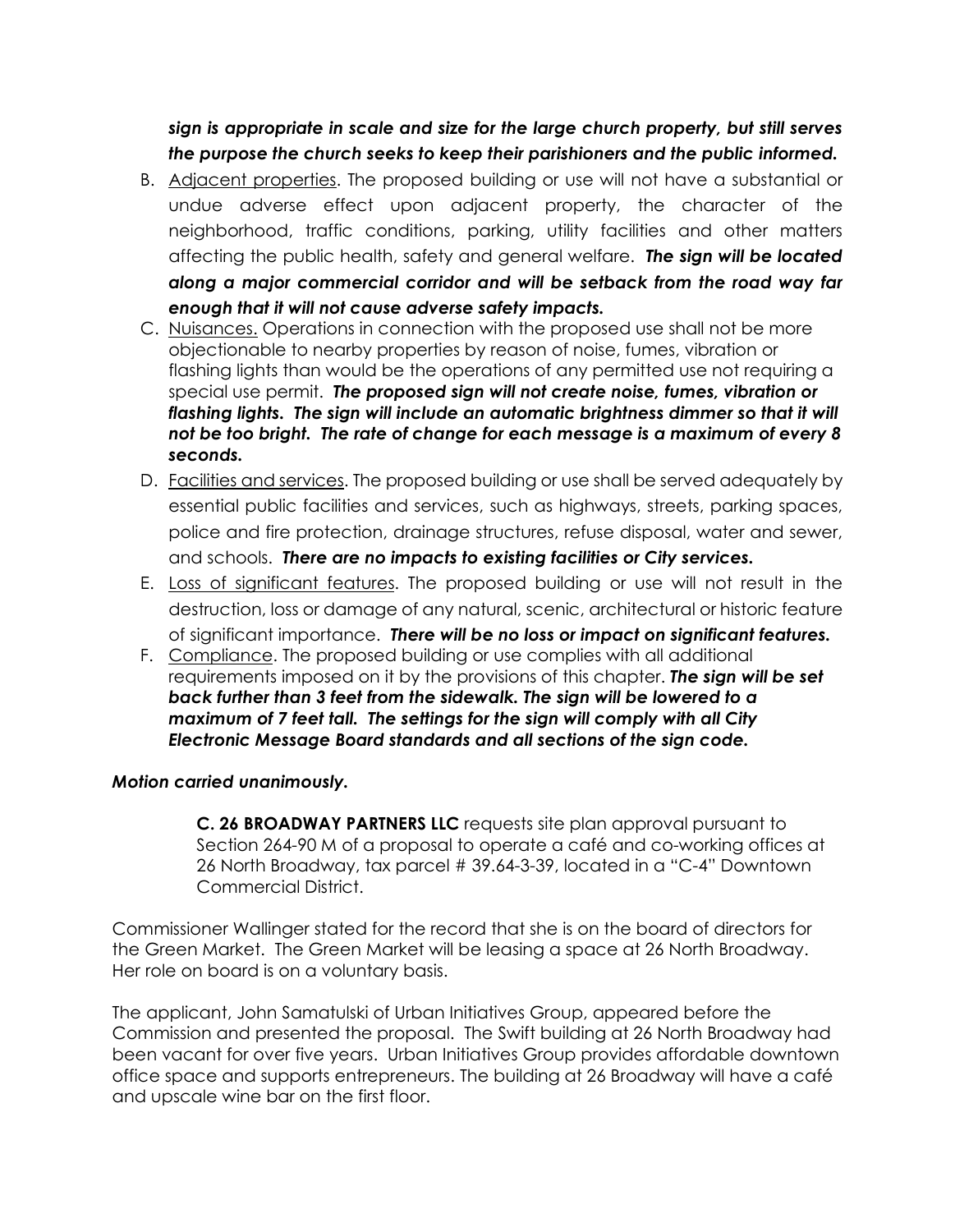Mr. Samatulski said he was currently working through some code issues relating to the space and once resolved will move ahead with the plans for the interior space. The upper floors would be a mix of office spaces. The applicant also said he recently received grants for \$50,000.00 and \$25,000.00 that will support renovations for the Green Market space and façade. The Metroplex grant will enable him to restore the masonry and repair damage to the piers. Navy blue awnings will be added at the entrances. The parking lot has been cleared and will be enhanced with landscaping. 22 and 26 Broadway are two separate parcels.

Commissioner Wallinger asked if there is a sign proposal. The applicant indicated they did not have a proposal yet and that they will submit it to Planning staff when they are ready.

Mr. Samatulski explained that the parking on side of building will be used as staging, sorting and loading for use by the Green Market. When not in use for the market, they can be used for parking and will be striped accordingly. Commissioner Wallinger recommended that a sign be placed on the side of the building stating that the area is used as a loading zone.

Commissioner Wallinger opened the public hearing.

Ray Gillen from Metroplex stated, the Durante family-owned local nursing homes, and the Swift building was their office headquarters for several years, but when the nursing homes were sold, the building was empty for a long time and that it is really to see a new owner that plans to restore and maintain the historic character of the structure.

Mr. Gillen said the building is a great opportunity for retail. The Green Market loved it because there is a loading dock. Having a green market with a full-time presence downtown is going to be very positive. Metroplex is very pleased to provide a facade grant and work with Mr. Samatulski on another development project Downtown.

Gloria Kishton, from the Schenectady Heritage Foundation, which is a historic preservation advocacy group in Schenectady County, spoke in favor of the applicant and the proposals he has done in the City.

Commissioner Wallinger closed the public hearing.

Motion made by Commissioner Lewis, seconded by Commissioner Petrillo, to issue conditional site plan approval with the following conditions:

- 1. The address will remain prominently displayed so that it is easily visible from North Broadway.
- 2. Metal roll gates and iron bars will not be installed on any doors or windows at any time in the future.
- 3. If outdoor seating is planned at any time, the applicant will provide plans for the space to the City Planner for final approval and will obtain a sidewalk café permit from the Code Enforcement Office.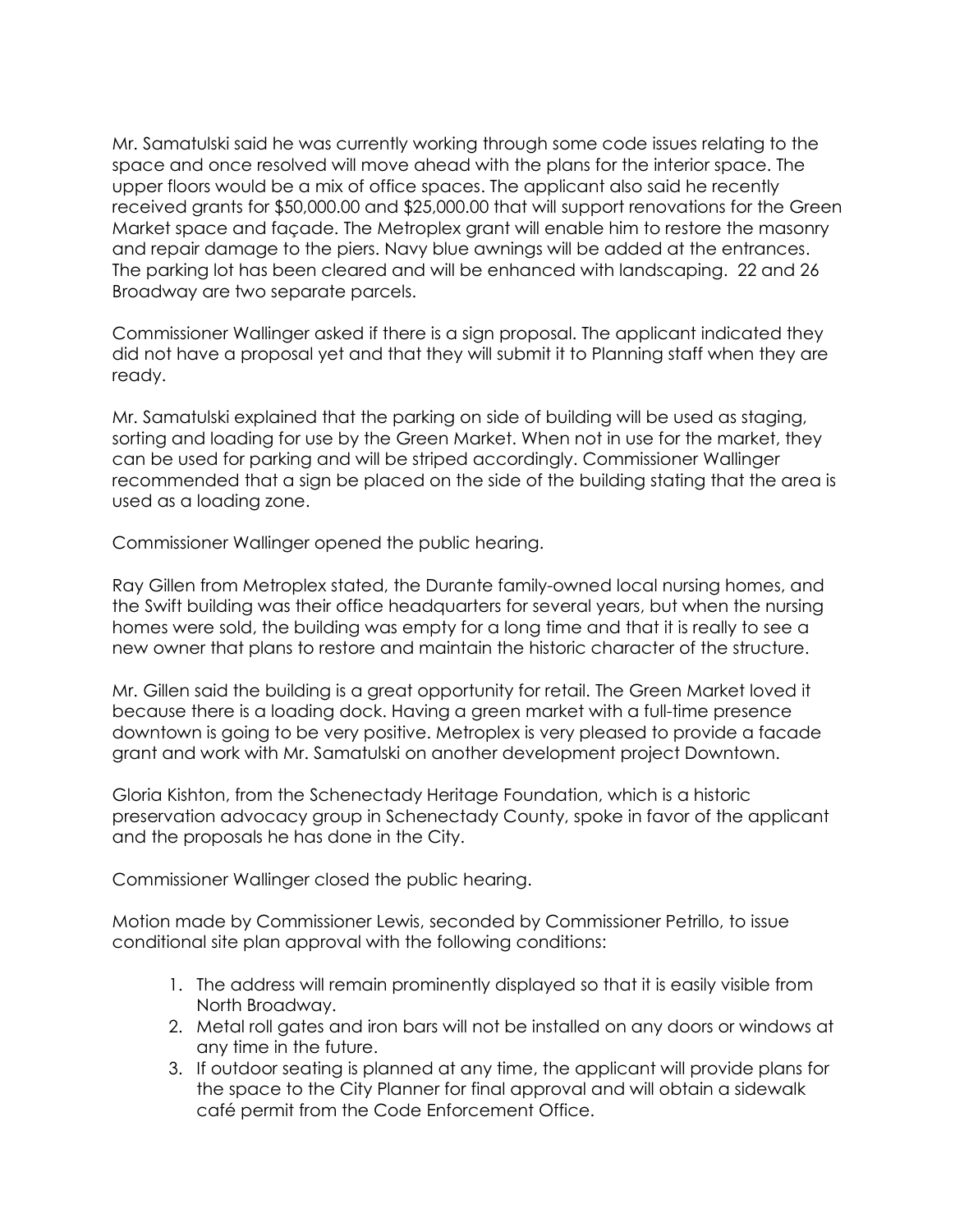- 4. A revocable permit is required for the awnings.
- 5. A sign will be installed by the loading dock indicating that it is a loading zone and no parking is permitted.
- 6. All sign proposals will be submitted to the City Planner for final approval prior to purchase and fabrication of the sign(s).
- 7. The café and/or wine bar will obtain a Certificate of Use prior to operating.

#### *Motion carried unanimously.*

**D. 31 LAFAYETTE, LLC** requests site plan approval pursuant to Section 264-90 F and I of a proposal to demolish the existing building and construct a new, 5-story building with 46 residential units at 31 Lafayette Street, tax parcel # 39.73-1-17, located in a "C-4" Downtown Commercial District.

Michael Roman, Principal of C2 Design Associates and Michael Dussault from Engineering Ventures appeared before the Commission representing the applicant. The proposal is to demolish the existing building at the corner of Liberty and Lafayette Streets to construct a five-story 84,000 square foot residential building. There will be total of 46 apartments and 50 onsite parking spaces.

Commissioner Wallinger opened the public hearing.

Beth Petta said she is happy to see all the redevelopment going on in the City. Ms. Petta stated concern that the building was meeting the design guidelines. Specifically, she was concerned with the vertical and horizontal articulation and where the balconies. She thought the vertical articulation was lacking. Ms. Petta also stated that she thought there should be more windows on the building.

Ray Gillen from Metroplex thanked the owner, John Rosenblum, for investing in another vacant property in Schenectady. Mr. Gillen said that hears praise regularly for the redevelopment that Mr. Rosenblum of the former Annie Schaffer Senior Center on Nott Terrace and that he looks forward to seeing more residents Downtown living in this new residential building being constructed.

Gloria Kishton encouraged the Planning Commission to follow the design guidelines in the zoning code on all the new construction projects, especially in the Downtown. Ms. Kishton asked the Commission looks at the language and requirements of the design guidelines.

Commissioner Wallinger responded to Ms. Kishton that the Commission does reference the design guidelines when conducting site plan review and that it is her opinion that the proposal does meet the requirements. The intent of the guidelines is to allow interpretation based on individual projects and circumstances and that the guidelines by definition are just that, for guidance.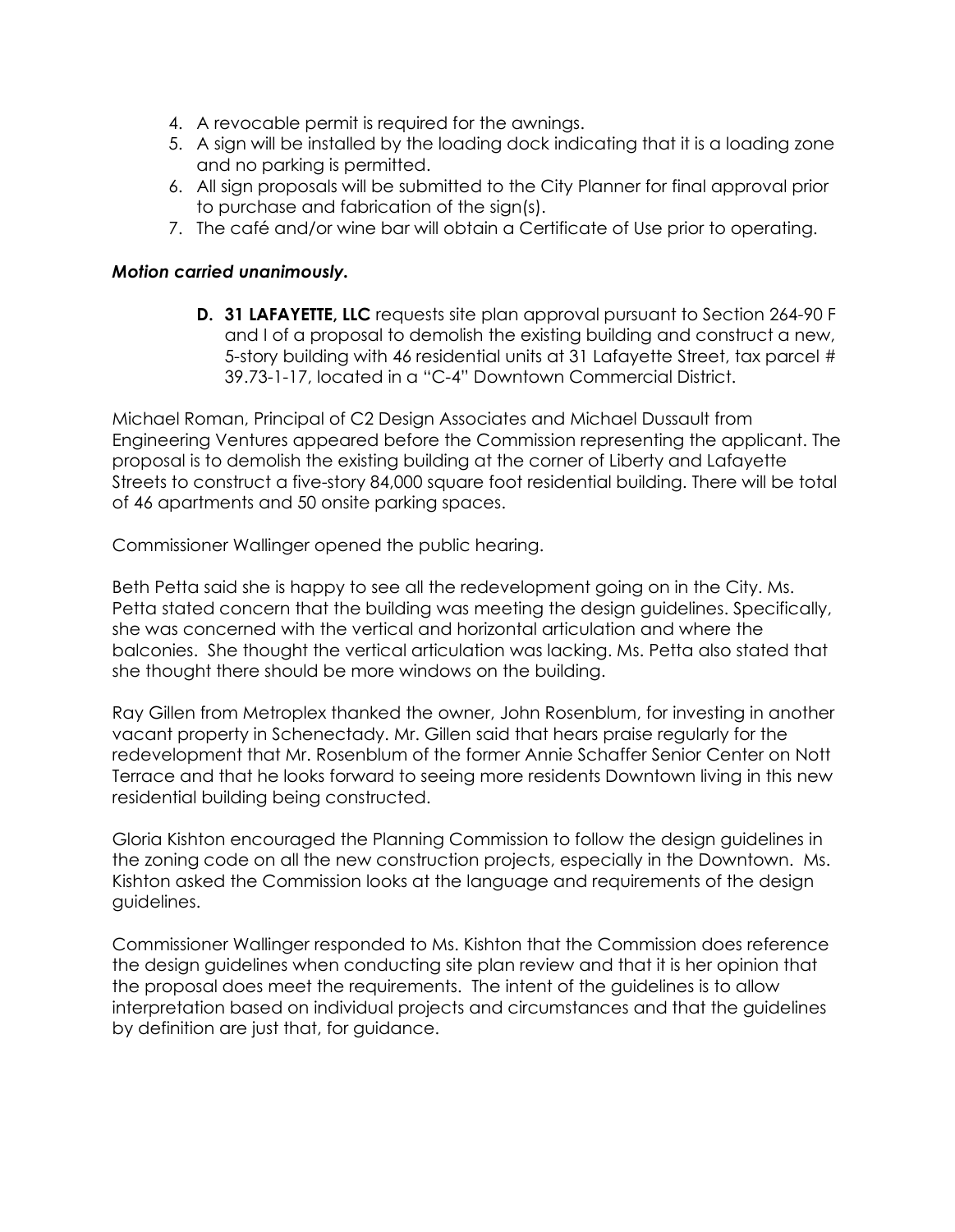Mr. Roman noted that he added windows to the ground floor, at the request of Planning staff, to conform with the design guidelines and add to the street presence of the building.

Commissioner Petrillo asked the applicant about the slope of the property and the adjacent property and what happens at the property line. Commissioner Petrillo also asked where the outdoor patio is located.

Mr. Roman clarified that the ground floor of the building is entirely parking and the foundation of the building is constructed of concrete, creating a retaining wall at the back of the site.

Commissioner Wallinger closed the public hearing.

Motion by Commissioner Beach, seconded by Commissioner Hitlall to adopt a Negative Declaration. *Motion carried unanimously.*

Motion by Commissioner Petrillo, seconded by Commissioner Beach, to issue conditional site plan approval with the following conditions:

- 1. The address and building name will be prominently displayed, as shown on the elevation drawings. If any changes are planned, the revised sign details need to be submitted to the City Planner for final approval prior to purchase and fabrication.
- 2. The applicant will obtain an area variance to allow for 50 parking spaces where 69 spaces are required, pursuant to Section 264-44. The area variance must be obtained prior to the issuance of building and demolition permits.
- 3. The applicant is working with Metroplex to replace the street lighting and add two street trees on the Liberty Street side of the property. Two shade trees will be provided on the Lafayette Street side; one will be centered between the balconies and the other will be centered between the entry door and garage door. All trees will be planted in the location of the utility strip between the sidewalk and curb.
- 4. The turning radii for parking spaces closest to the walls will be confirmed.
- 5. A new 6-inch water line will be installed on Lafayette Street. The sanitary sewer line will connect to the City line on Liberty Street. The City prefers that all storm lines tie into a manhole and not a catch basin.
- 6. The balconies require a license agreement through the City Corporation Counsel Office.
- **7.** Final site plan to be submitted to the City Engineer and City Planner for final approval prior to the issuance of demolition and building permits.

#### *Motion carried unanimously.*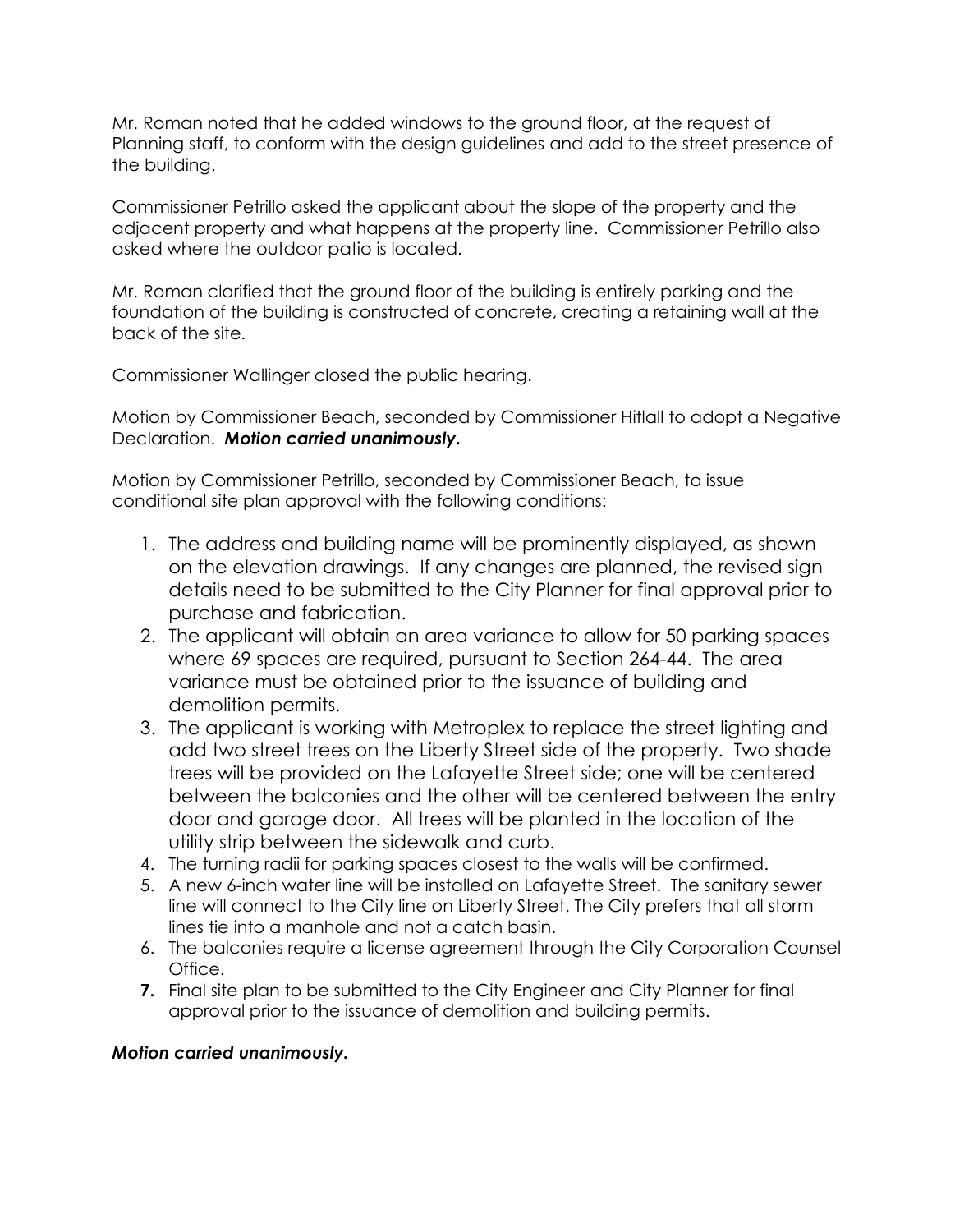**E. CASS HILL DEVELOPMENT CO.** requests site plan approval pursuant to Section 264-90 F and I of a proposal to renovate the existing building at 271-275 State Street for first floor commercial space and 30 existing residential units and at 277 State Street to construct an addition for first floor commercial space and 50 residential units, tax parcel #'s 39.71-2-15 and 39.71-2-14.1, located in a "C-4" Downtown Commercial District.

John Hitchcock from ABD Engineers accompanied by Marc Paquin, President of Cass Hill Development, appeared before the Commission to present the plans for 271 and 277 State Street.

The site currently consists of two parcels that will be combined into one. The proposal is to renovate the existing buildings at 271 and 277 State Street and to construct a 73,140 square foot addition that will occupy the current parking lot that fronts Erie Boulevard and Liberty Street. There will be 24 parking spaces on site, space a portion of the first floor in an enclosed parking garage.

Commissioner Beach asked how parking will be addressed for the commercial uses of the building.

Mr. Pacquin explained that he has an agreement to purchase 233 Liberty Street across the street from the site, which has 65 spaces and that will bring the parking total up to 89 spaces. Metroplex has agreed to provide a shared parking agreement in their lot across Erie Boulevard for the additional 31 spaces.

Commissioner Wallinger opened the public hearing.

Ray Gillen, Chairman of Metroplex informed the Commission of how the applicant has meticulously pursued this project by meeting with City staff early on and working with his team to go through the SHPO process to get it on the Historic Register. He urged the Commission not to delay the approval of the proposal due to the details of the marquee that can come back at a later time to be worked out. The applicant is committed to rehabilitating the marquee the right way.

Carol DeLaMarter who lives in the stockade wanted to bring to the Commission's attention that she's heard many times over the years that the intersection of Liberty Street and Erie Boulevard is very challenging and that at certain times of the day it is very difficult to turn left onto Liberty Street from Erie Boulevard. The Commission should also discourage residents from exiting to the left out of the parking garage and travelling unnecessarily through the Stockade Neighborhood to avoid the traffic on Erie Boulevard.

Gloria Kishton expressed support for the proposal and stated she was thrilled to see that the buildings will not be demolished, especially since it is one of the last buildings still standing from Erie Canal. Ms. Kishton also stated her support for rehabilitating the marquee and restoration of the windows above it back to glass windows.

Commissioner Wallinger closed the public hearing.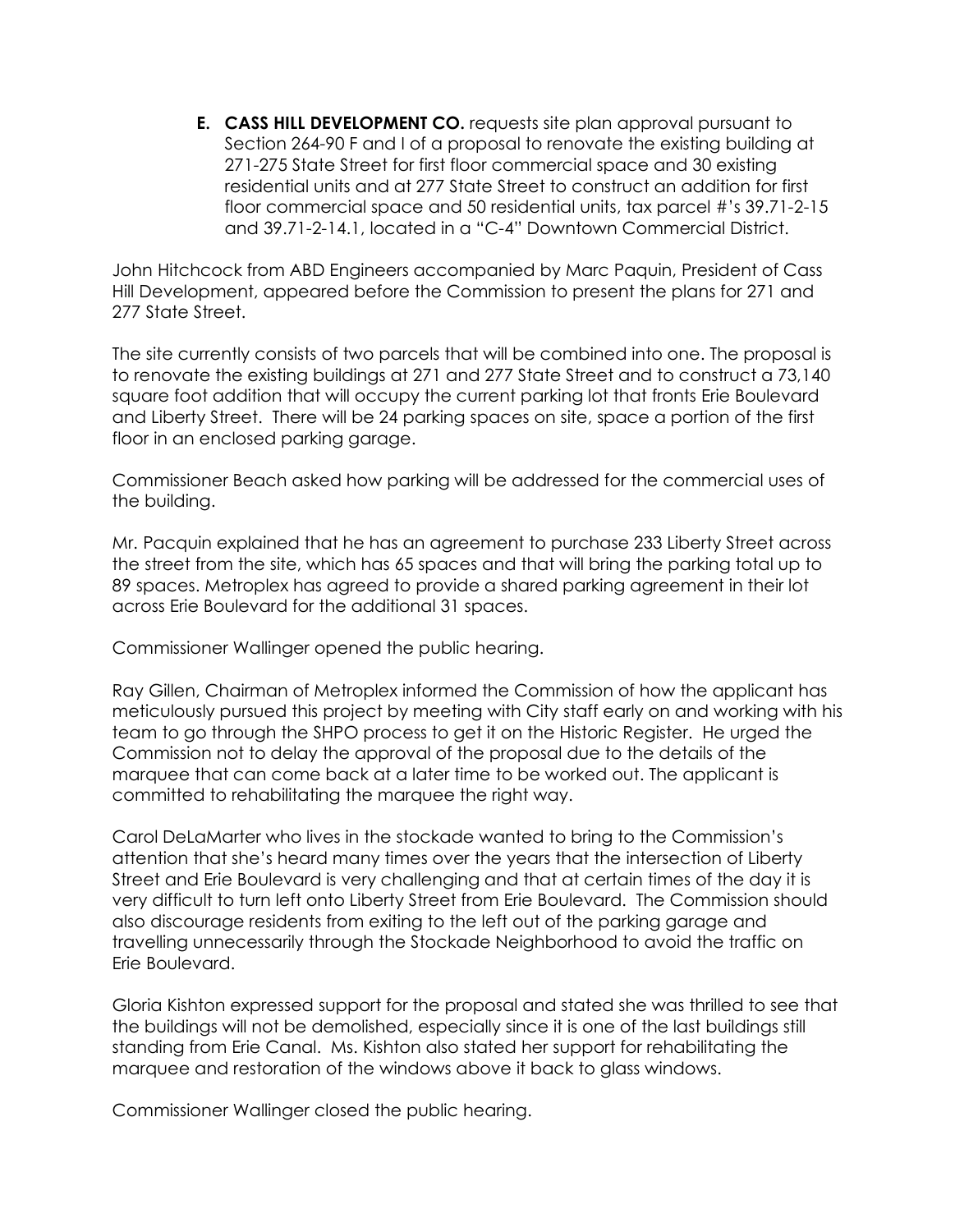Commissioner Wallinger asked if bike racks with be available to tenants. She stated she is not aware of citywide program for bike racks, but as long as there's enough room on the sidewalks, and it doesn't block pedestrian traffic, the city would like to the applicant to put one or two outside.

Mr. Pacquin noted that he would like the Commission to consider a building for 5 or 6 stories. The maximum height for either option will not exceed the Zoning Code at 75 feet tall. He also noted the proposed small planting in the city's right of way at the corner of Erie Boulevard and Liberty Street.

Commissioner Wallinger encouraged the placement of landscaping at the corner if the applicant can maintain it. The Commissioners supported approving the proposal for 5 or 6 stories, whichever Mr. Pacquin decides to do.

Motion by Commissioner Petrillo, seconded by Commission Hitlall, to adopt a Negative Declaration for the proposal. *Motion carried unanimously.*

Motion by Commissioner Hitlall, seconded by Commissioner Evers, to issue a conditional site plan approval, with the following conditions:

- 1. The address will be prominently displayed so that it is easily visible on State Street.
- 2. Metal roll gates and iron bars cannot be placed on any doors or windows at any time in the future.
- 3. The details for the marquee will be submitted to the Planning Commission for final approval.
- 4. All signage for future tenants must be submitted for Planning review prior to application for building permits.
- 5. The shared parking agreement will be approved by the City Corporation Counsel prior to the issuance of building permits.
- 6. The parcels must be consolidated prior to construction. A lot consolidation map will be submitted to the City Engineer for approval and then filed in the County Clerk's office prior to the issuance of building permits.
- 7. All information related to utility connections, rooftop stormwater drainage, and a sewer report, will be submitted to the City Engineer and City Planner on a revised site plan for final approval. Once approved, the applicant can file for building permits.
- 8. Revocable permits are required for all signs, lighting, landscaping that extend into the public right of way.
- 9. Any significant changes to the proposal will require a revised site plan approval.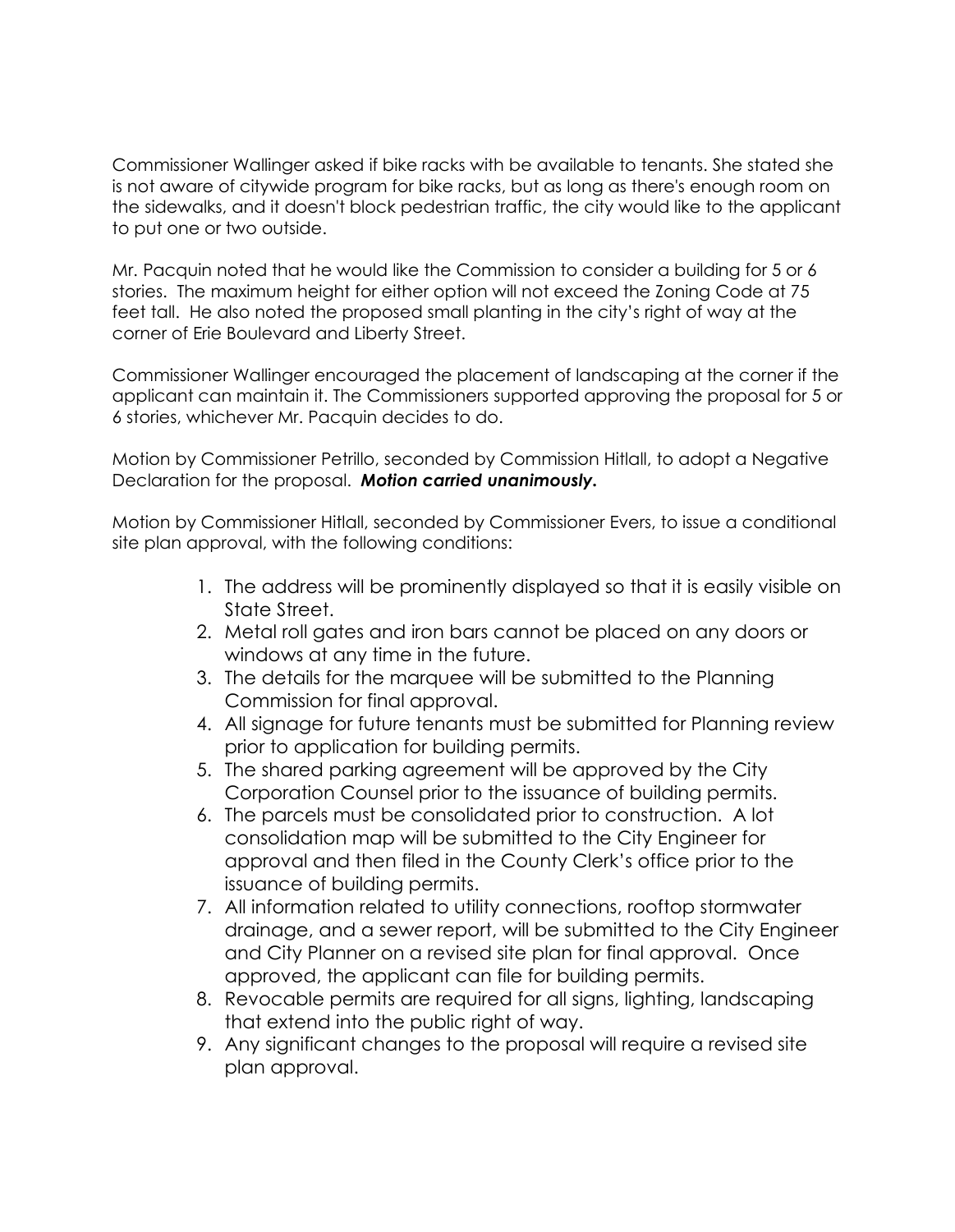#### *Motion carried unanimously.*

**F. SUNNYVIEW REHABILITATION HOSPITAL** requests site plan approval pursuant to Section 264-90 G of a proposal to construct a 6,000 square foot addition to the existing facility at 1270 Belmont Avenue, tax parcel # 40.45-2-32.1, located in an "I" Institutional District.

Mike Tierney, Project Manager with St. Peter's Health Partners introduced the design team from Hyman Hayes Associated and Environmental Design Partnership, LLP. The team members presented the proposal to construct the 6,000 square foot addition to allow for the elimination of the existing triple and quadruple rooms so that the hospital can function with only single and double room occupancies. There will also be an expansion of the therapy gym space so that the hospital can offer a higher quality of therapy to patients. This will be on the same floor of cardio cardiopulmonary unit. Storage of medical equipment will also be consolidated to one space for easier access for staff.

Commissioner Wallinger opened the public hearing. There was no public comment and the public hearing was closed.

Motion by Commissioner Petrillo, seconded by Commissioner Beach to adopt a Negative Declaration for SEQR. *Motion carried unanimously.*

Motion by Commissioner Evers, seconded by Commissioner Beach, to issue a conditional site plan approval with the following conditions:

- 1. The detailed elevation drawings will be submitted to the City Planner for final approval prior to application for a building permit.
- 2. The revised site plan, including the Engineering requirements, will be submitted to the City Planner and City Engineer for final approval prior to application for building permits.
- 3. The lot consolidation map will be approved by the City Engineer and filed with the County Clerk prior to the issuance of building permits.
- 4. A total of 7 flowering trees will be added to the landscaping beds along the Rosa Road side of the property as discussed with the Planning Commission. A revised landscaping plan will be submitted to the City Planner for final approval.
- 5. The existing guardrail along Rosa Road will be removed.
- 6. A caution/ maximum height limit bar will be added at the entrance of the parking garage.
- 7. The curb cut on Rosa Road will be closed to City standards.

## *Motion carried unanimously.*

**G. CIVCO REALTY CORPORATION** requests site plan approval pursuant to Section 264-90 I of a proposal to demolish the existing building and build a new structure at 438 State Street, tax parcel # 39.80-2-10, located in "C-4" Downtown Commercial District.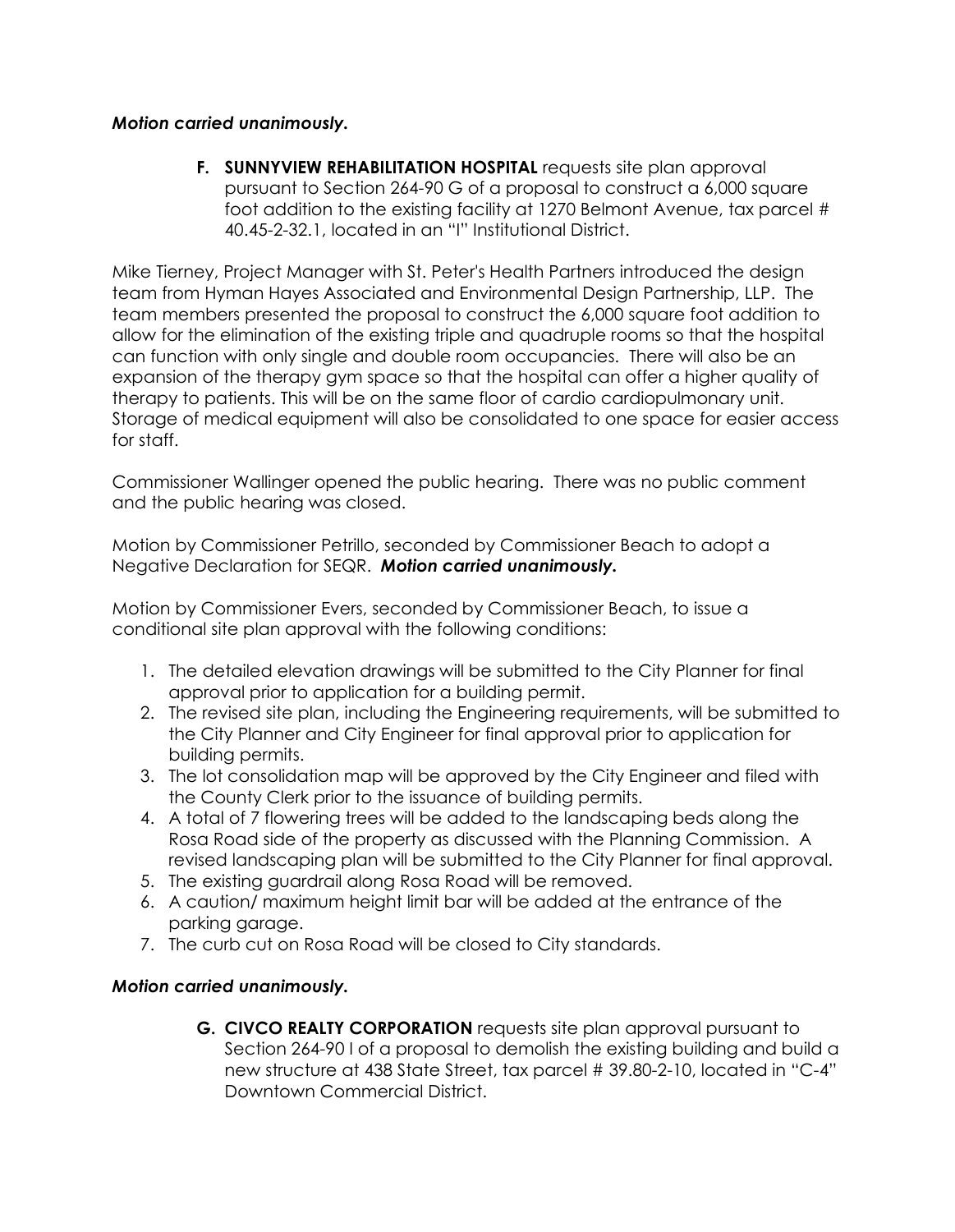JT Pollard and Luigi Stocchetti from Re4orm Architecture appeared before the Commission representing Civco Realty Corporation. The proposal is to demolish 438 State Street to property line and add an addition to their building at 440 State Street. The addition will occupy the same footprint as the existing building. The applicant will complete a lot consolidation to combine the 2 parcels.

The applicant would like to do a digital sign that will help enhance business which is a technology company and it's the headquarters. The design of the addition was developed using the same architectural rhythm as their neighbor building but with slightly different materials. A majority of the façade will be transparent glass, which the applicant thinks is a good way for people passing by to see the activity inside.

Commissioner Wallinger stated that she liked the way the applicant is tying into the balconies on the 440 State Street building. She also commented that she thinks the amount of glass will engage with the street and pedestrians more.

Commissioner Wallinger opened the public hearing.

Ray Gillen from Metroplex spoke in favor of the proposal and his ongoing support for all the development the owner, Antonio Civitella has done in Schenectady.

Commissioner Wallinger closed the public hearing.

Motion by Commissioner Beach, seconded by Commissioner Hitlall, to adopt a Negative Declaration for SEQR. *Motion carried unanimously.*

Motion by Commissioner Beach, seconded by Commissioner Hitlall, to issue a conditional site plan approval with the following conditions:

- 1. The applicant will return to the Planning Commission for review of a Special Use Permit for the proposed electronic message board sign.
- 2. The City Engineer will review the final site plan prior to the issuance of building permits. The applicant will provide a site plan that includes utility lines, utility grading and a logistics plan to protect the neighboring property during demolition. The applicant must coordinate permits and licenses with the Engineering and Code Enforcement Offices.
- 3. A detailed elevation drawing will be submitted to the City Planner for final approval showing the glass to be used on the addition. If the glass does not match the existing glass at 440 State Street, more review by City Planning is required.
- 4. A lot consolidation map with legal descriptions will be submitted to the City Engineer for final approval and filed with the County Clerk's office prior to the issuance of building permits.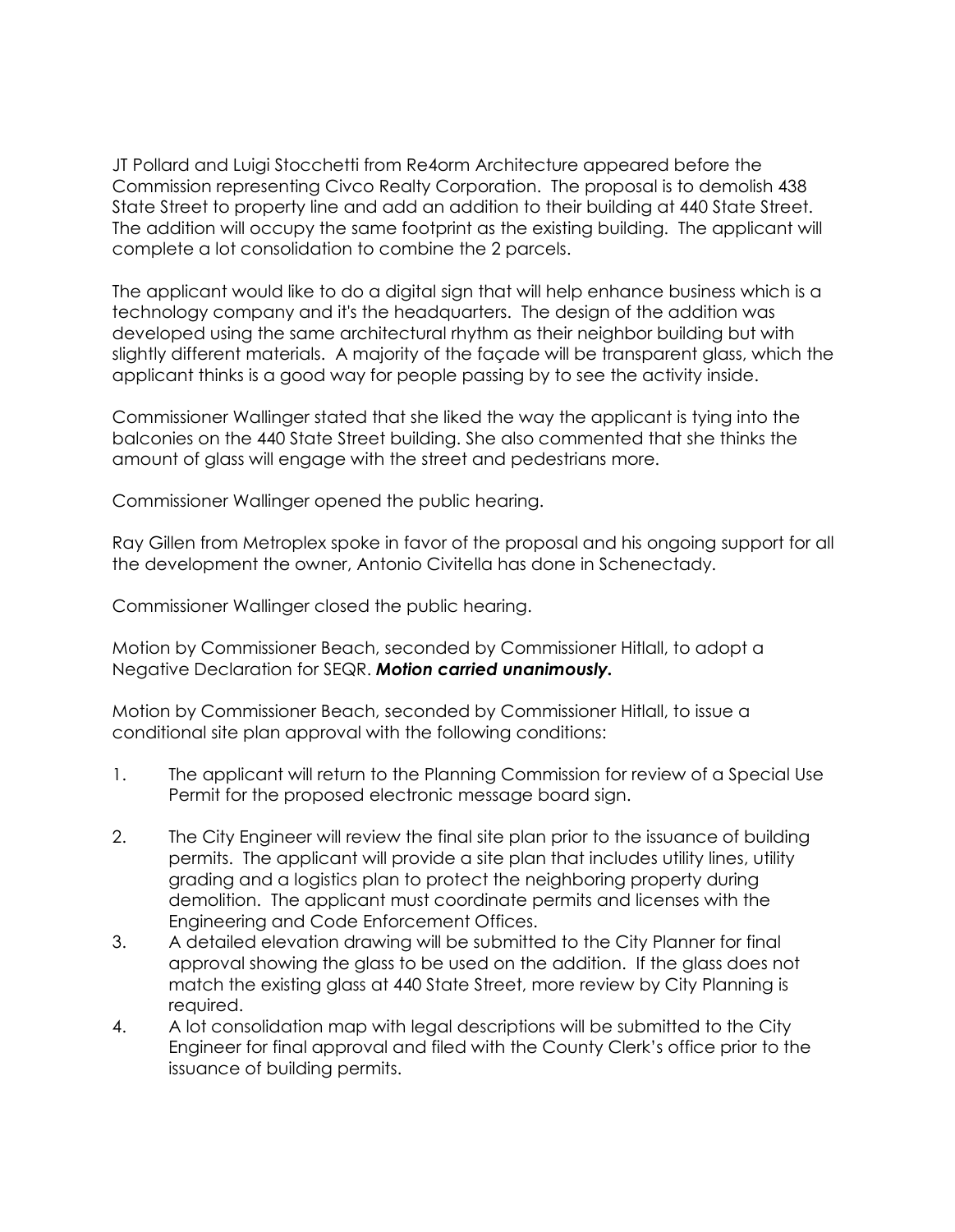## **V. OLD BUSINESS**

**A. HOMETOWN HEALTH CENTERS** requests site plan approval pursuant to Section 264-90 B and L of a proposal to renovate the existing 13, 275 SF building into a dental lab at 1108 State Street, tax parcel #49.50-4-1.11, located in a "C-2" Mixed Use Commercial District.

Alex Renzi from Hyman Hayes Associate appeared before the Commission to represent Hometown Health Centers. Mr. Renzi presented the changes to the exterior of the building and the modifications to the site plan.

Commissioner Wallinger indicated that she supports the changes made to the building and that the new design is a significant improvement to the existing façade. Commissioner Wallinger also said that she items to discuss regarding the landscaping plan. Since most of the existing plantings are overgrown and have not been maintained, it is safe to assume they will need to be replaced. Some of the proposed plantings are invasive species and will grow quickly and overwhelm the adjacent plantings. Some minor changes to those plantings are recommended and should be resubmitted to the City Planner for final approval.

Large growing street trees shall be planted every 25 feet and on the Brandywine Avenue side, with a total of three on either side of the driveway entry. Also, five trees on the Albany Street side and five on the State Street side need to be smaller growing flowering trees so that they do not conflict with utility lines. As for site interior trees, one small flowering tree on either side of the entry way will be planted, combined with flowers with water moisture retention and salt tolerance.

Motion made by Commissioner Hitlall, seconded by Commissioner Lewis to adopt a Negative Declaration for SEQR. *Motion carried unanimously.*

Motion made by Commissioner Lewis, seconded by Commissioner Hitlall to issue conditional site plan approval with the following conditions:

- 1. The address will be prominently displayed so that it is easily visible from State Street.
- 2. Metal roll gates and iron bars cannot be placed on any doors or windows at any time in the future.
- 3. A revised landscaping plan will be submitted to the City Planner for final approval prior to application for building permits.
- 4. The freestanding sign will be modified or replaced to a code compliant sign. The sign proposals will be submitted to the City Planner for final approval prior to purchase and fabrication of the sign.
- 5. Any changes discussed with the Planning Commission will be submitted on a revised site plan to the City Engineer and City Planner for final approval prior to application for building permits. The revised site plan will include a correction to the entry on Brandywine Avenue to allow for "right turn in"